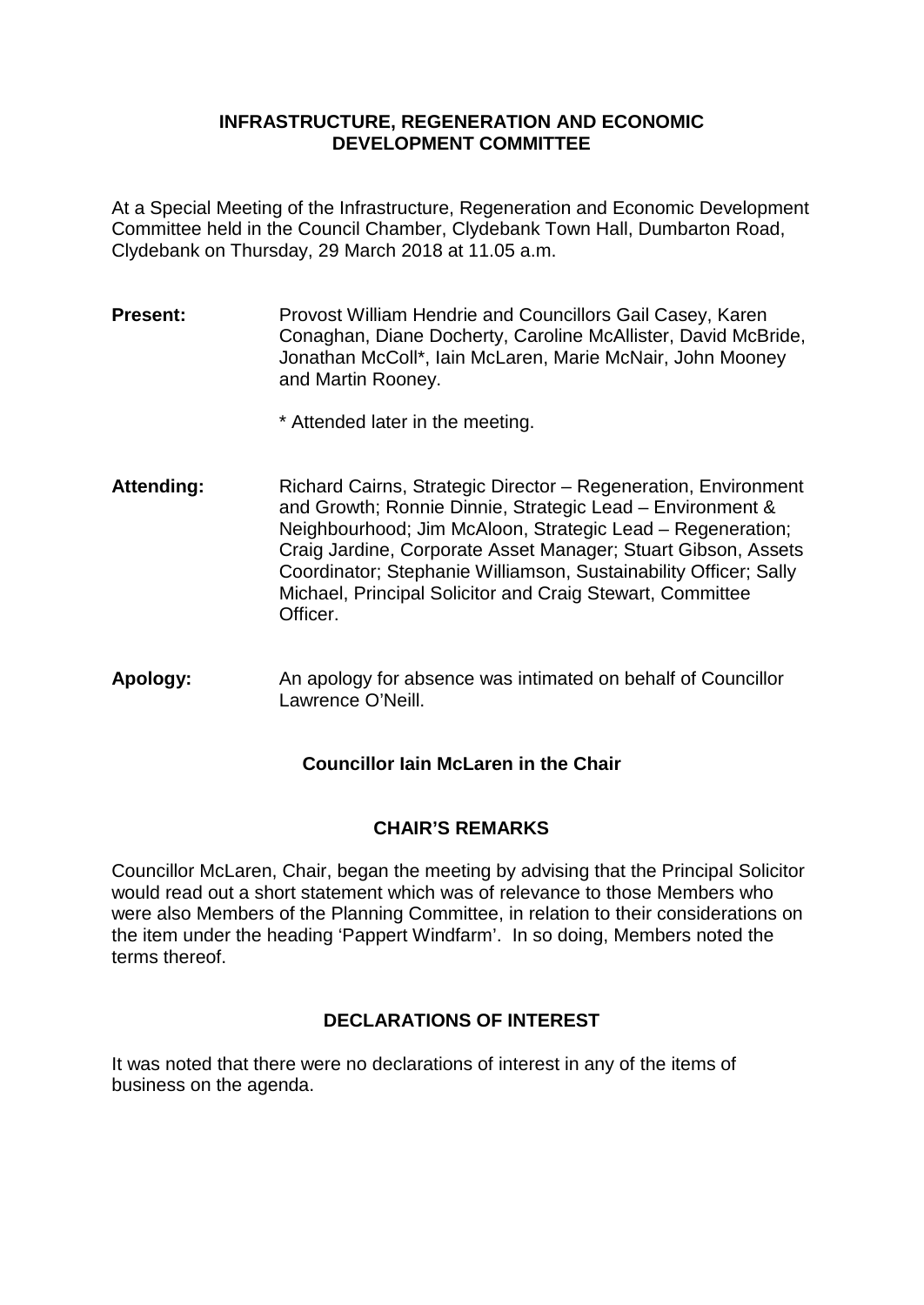# **MINUTES OF PREVIOUS MEETINGS**

The undernoted Minutes of Meetings of the Infrastructure, Regeneration and Economic Development Committee were submitted and approved as correct records:-

- (1) Ordinary Meeting held on 22 November 2017; and
- (2) Special Meeting held on 17 January 2018.

#### **OPEN FORUM**

The Committee noted that no open forum questions had been submitted by members of the public.

## **VARIATION IN ORDER OF BUSINESS**

After hearing Councillor McLaren, Chair, the Committee agreed to vary the Order of Business as hereinafter minuted.

## **PAPPERT WINDFARM**

### **(a) Request for Deputations by Mr Graham Lang and Ms Susan Crosthwaite**

The Committee agreed to hear deputations by Mr Graham Lang and Ms Susan Crosthwaite in relation to the proposed windfarm. Both were heard in respect of their deputations, and a copy of their joint submission, setting out their arguments against the proposal, was circulated to Members at the meeting.

#### **(b) Report by the Strategic Lead – Regeneration**

A report was submitted by the Strategic Lead – Regeneration advising of progress made with this project and seeking approval to carry out option appraisals on further investigation into a more detailed business case for a wholly-owned WDC windfarm or to enter into a joint venture with a private sector partner.

After discussion and having heard the Corporate Asset Manager in further explanation of the report and in answer to Members' questions, the Committee agreed:-

- (1) to note the content of the report, and the terms of the discussion that had taken place at the meeting;
- (2) to continue with feasibility and environmental assessments;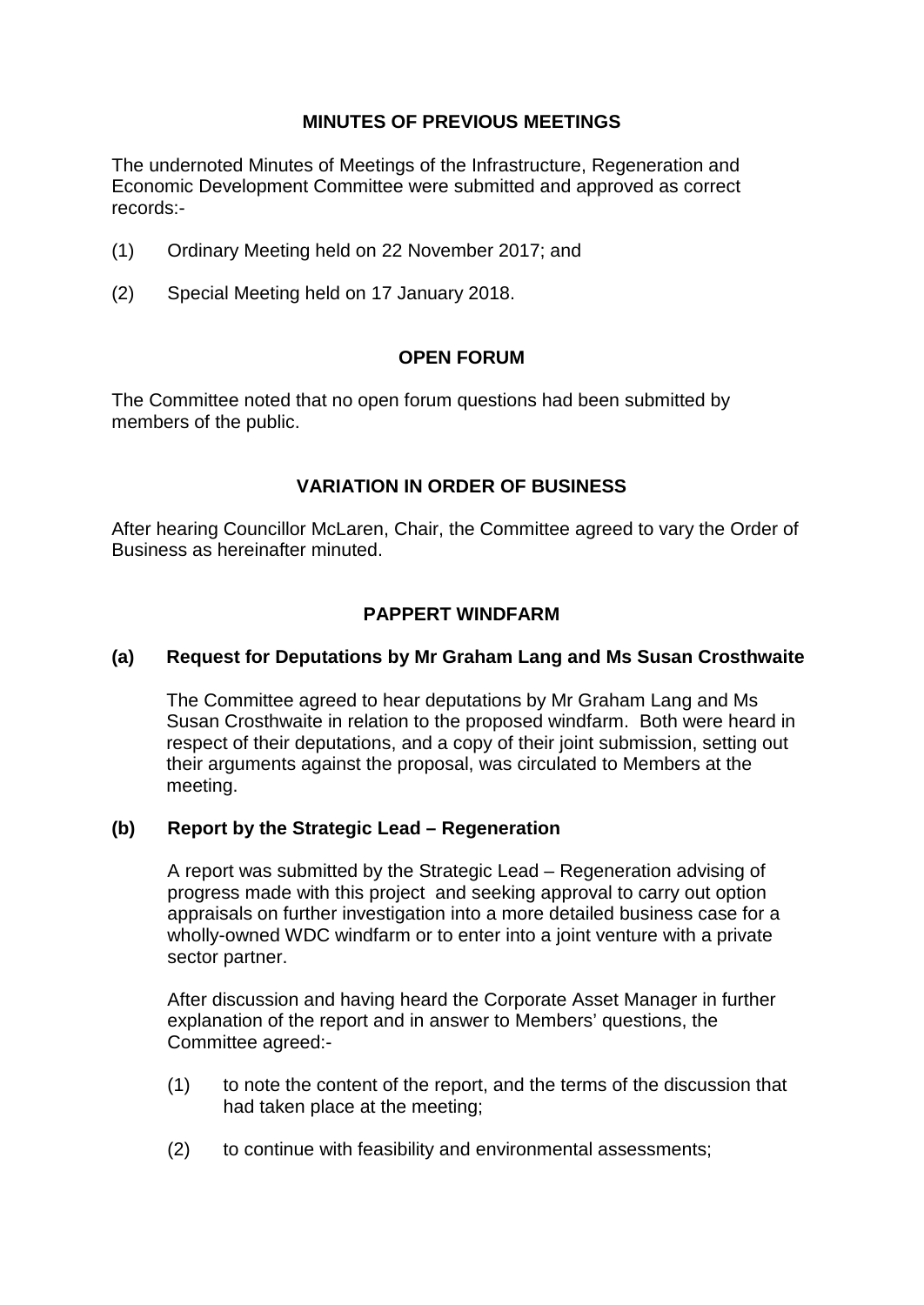- (3) to continue engagement with statutory consultees;
- (4) to proceed to a detailed business case on both layout options in order to determine the best option;
- (5) to receive an update report following the revision of financial feasibility information on both scheme options; and
- (6) to request that, in addition, officers look into other energy sources, such as hydroelectric from the River Leven, with a report exploring further options being submitted to a future meeting of the Committee for Members' consideration.

Note: Councillor McColl entered the meeting during consideration of the above item.

## **PROPOSED SALE OF 13 ALEXANDER STREET, CLYDEBANK, G81 1SQ TO A SITTING TENANT**

A report was submitted by the Strategic Lead – Regeneration seeking to obtain consent for the proposed disposal of the property at 13 Alexander Street, Clydebank to the sitting tenant.

The Committee agreed:-

- (1) to approve the disposal of 13 Alexander Street, Clydebank to the sitting tenant, Ms Bushra Abrar for a consideration of £43,500 (Forty Three Thousand Five Hundred Pounds);
- (2) that the Strategic Lead Regeneration be authorised to conclude negotiations; and
- (3) that the Strategic Lead Regulatory be authorised to conclude the transaction subject to such conditions that are considered appropriate.

## **FORMER OUR LADY AND ST PATRICK'S HIGH SCHOOL (OLSP), CARDROSS ROAD, DUMBARTON – SITE DEVELOPMENT ISSUES**

A report was submitted by the Strategic Lead – Regeneration:-

- (a) advising on the delivery of the Council decision of 22 February 2017 regarding the continued use of the football pitches at the former OLSP school site;
- (b) advising on the main issues which will impact on the development of the former OLSP school site;
- (c) advising on the extent of the former OLSP school site which is to be declared surplus for disposal;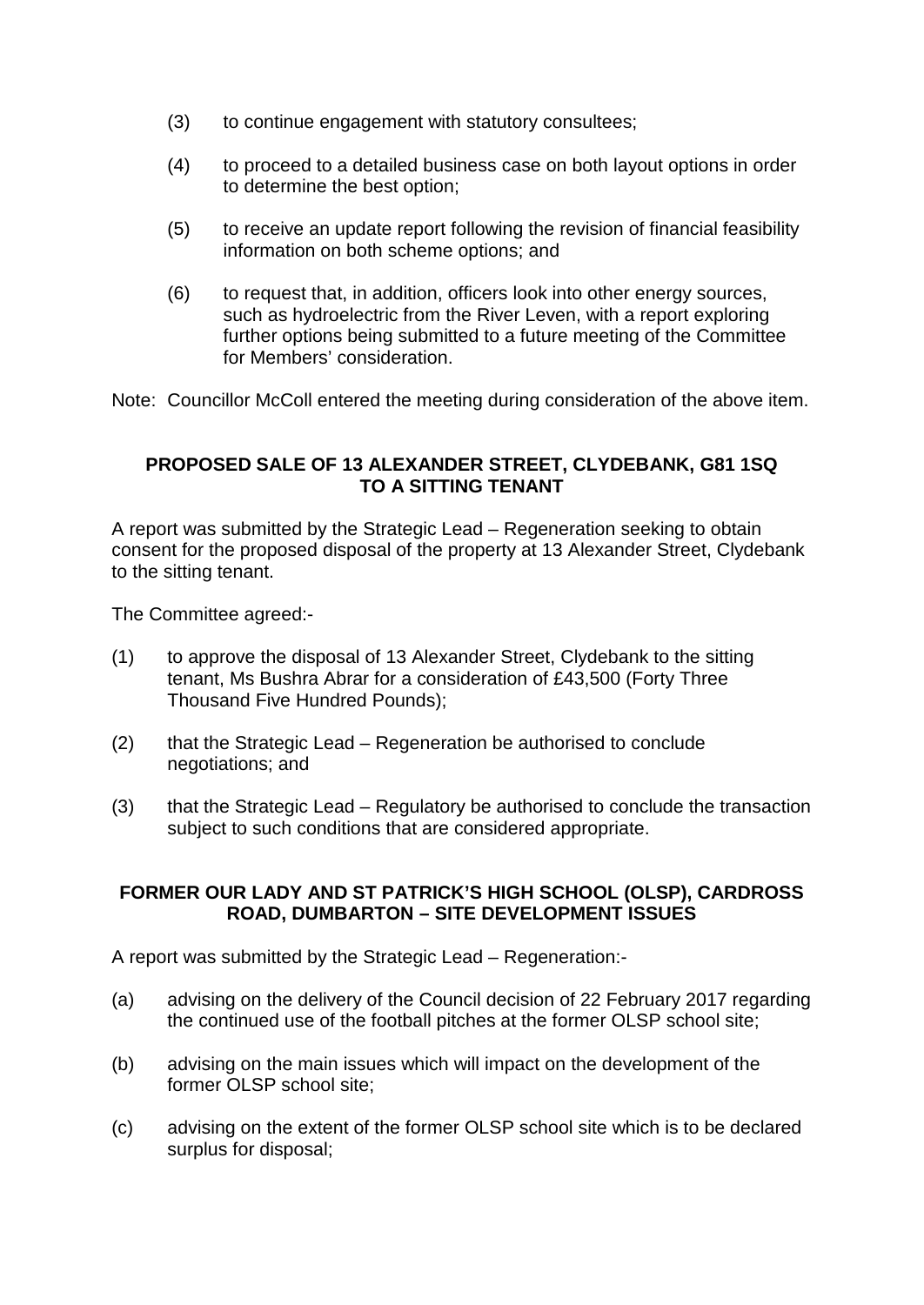- (d) seeking approval to relocate the janitor and his family from the school house at Cardross Road; and
- (e) seeking approval to negotiate with the adjacent developers regarding access to the former OLSP school site.

After discussion and having heard the Assets Coordinator in further explanation of the report and in answer to Members' questions, the Committee agreed:-

- (1) to note that at the Council meeting held on 22 February 2017 it had been agreed that part of the former OLSP High School site be retained for continued use of the existing football pitch and the development of a new sports pavilion;
- (2) to note the impact of the Council decision on the previously envisaged use of the site for housing;
- (3) to note that there was a likelihood that there would be a future requirement for further funding to upgrade the pitch;
- (4) to request that Council allocates a further £50,000 to the capital plan to allow the allocation of £350,000 for the construction of the pavilion and the upgrade of the pitch;
- (5) that there would also be a requirement for the revenue costs of running the pavilion to be included in revenue budgets in future years;
- (6) to note that the Health & Social Care Partnership were currently considering site suitability for a potential care home prior to proceeding to market, if still required;
- (7) that the Strategic Lead Environment and Neighbourhood be authorised to agree such terms as appropriate with West Dunbartonshire Leisure Trust to run and operate the facility when completed;
- (8) to the relocation of the janitor and his family from the school house at Cardross Road subject to the provision of suitable alternative accommodation;
- (9) that the Strategic Lead Regeneration be authorised to work with Crest Investments (Dumbarton) Ltd and to agree such terms as appropriate with Crest to jointly develop the access to the sites shown on the plan which had been appended to the report, subject to the appropriate procurement guidelines; and
- (10) that the Strategic Lead Regulatory be authorised to formalise the required agreements subject to such legal conditions that are considered appropriate.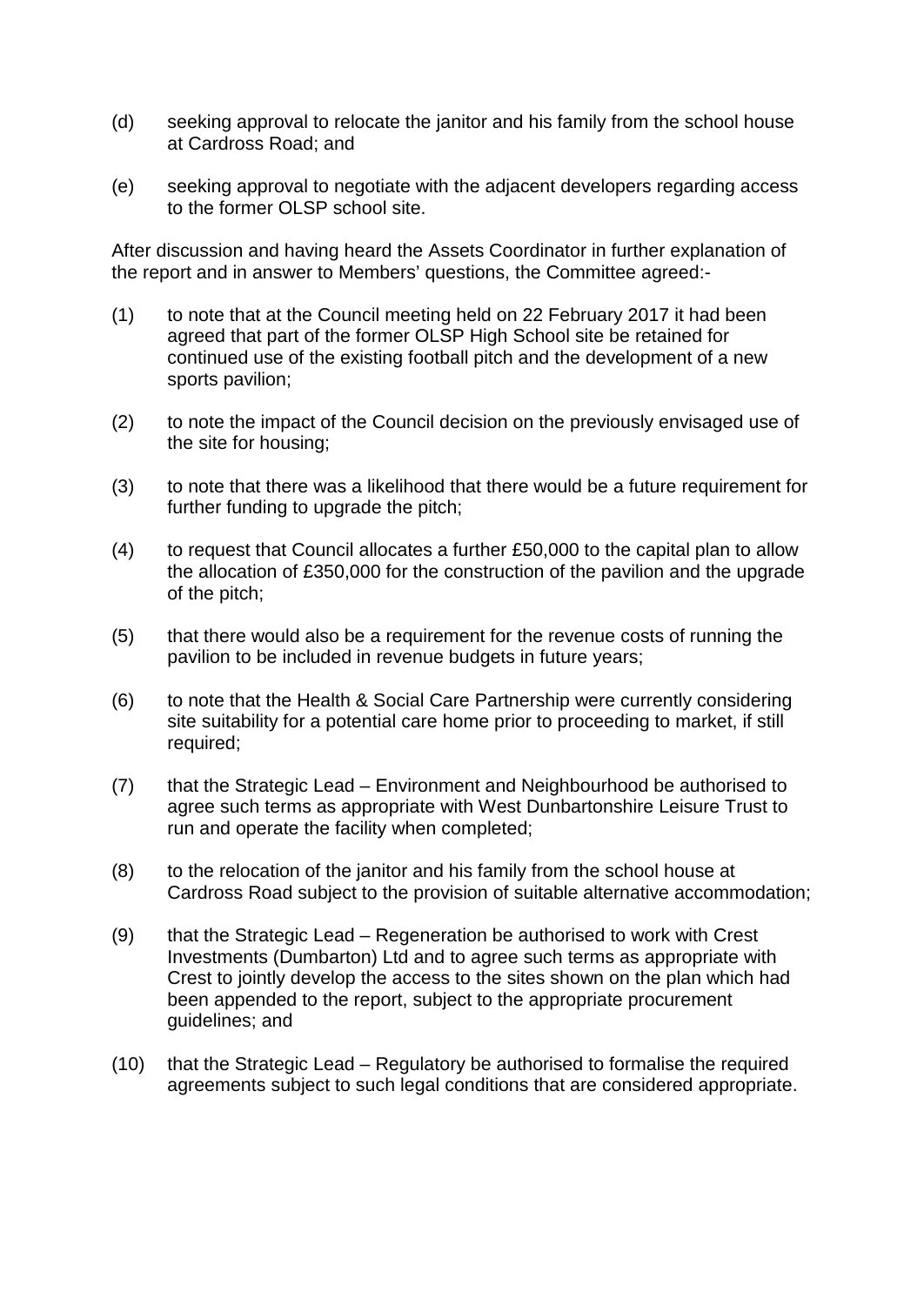### **WEST DUNBARTONSHIRE COUNCIL ACTION FOLLOWING EDINBURGH SCHOOLS INQUIRY REPORT**

A report was submitted by the Strategic Lead – Regeneration advising of the actions undertaken by Corporate Asset Management in relation to our new-build schools (PPP and non-PPP schools) in operation since 2009 following the reports relating to the structural failure of a gable wall at Oxgangs Primary School, Edinburgh, and the subsequent publishing of the Independent Inquiry Report into the Construction of Edinburgh Schools.

After discussion and having heard the Strategic Lead – Regeneration and the Corporate Asset Manager in further explanation of the report and in answer to Members' questions, the Committee agreed to note the report and the actions detailed in Appendix 2 to the report.

# **COMMUNITY ASSET TRANSFER**

A report was submitted by the Strategic Lead – Regeneration:-

- (a) providing an update in respect West Dunbartonshire Council's Community Asset Transfer Policy; and
- (b) seeking approval to conclude the lease of Wylie Park, Renton, the site to the rear of 344 Braehead, Bonhill and the property known as Phoenix Community Centre, Dumbarton.

After discussion and having heard the Strategic Director and the Assets Coordinator in further explanation of the report and in answer to Members' questions, the Committee agreed:-

- (1) to note the contents of the report and the progress made in respect of Community Asset Transfer;
- (2) to note that the lease of the site and pavilion known as Wylie Park, Renton to Renton Craigandro Football Club as detailed in the report had been approved as an emergency item at the Council meeting held on 5 March 2018;
- (3) to approve the lease of the site to the rear of 344 Braehead, Bonhill to Bonhill Community Garden Association on the basis outlined in the report;
- (4) to approve the lease of the property known as Phoenix Community Centre, Dumbarton to the Rock Community Church on the basis outlined in the report;
- (5) that the Strategic Lead Regeneration be authorised to conclude negotiations in relation to paragraphs 2.1(ii), 2.1(iii), and 2.1(iv) of the report; and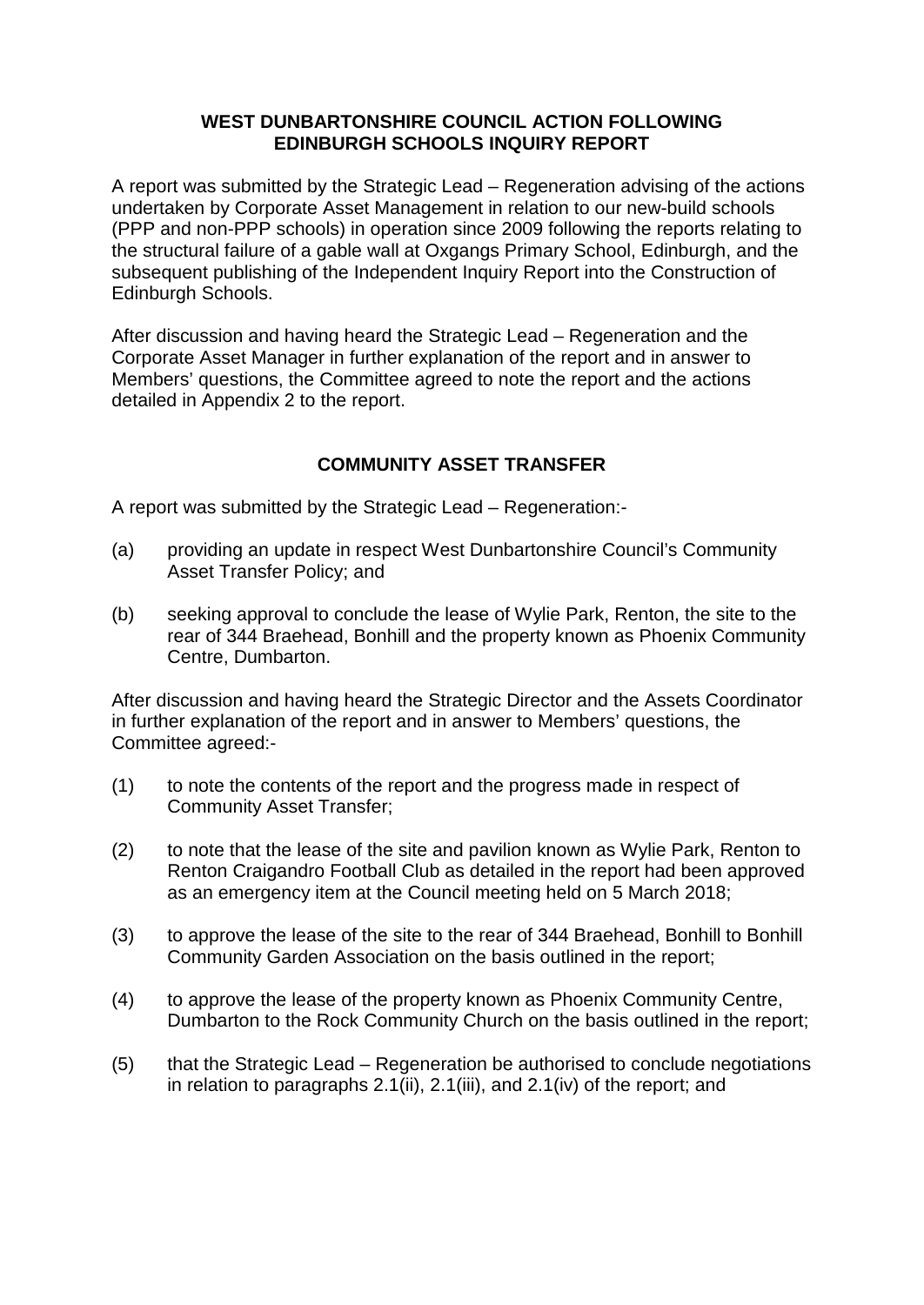(6) that the Strategic Lead – Regulatory be authorised to conclude the transaction on such conditions as considered appropriate in relation to paragraphs 2.1(ii), 2.1(iii), and 2.1(iv) of the report.

# **CLIMATE CHANGE DUTIES MANDATORY REPORT**

A report was submitted by the Strategic Lead – Regeneration proving a summary of the West Dunbartonshire Council Mandatory Climate Change Act submission for 2016/17.

After discussion and having heard relevant officers in further explanation of the report and in answer to Members' questions, the Committee agreed to note the contents of the report.

Note: Councillor McBride left the meeting at this point in the proceedings.

## **INFRASTRUCTURE, REGENRATION AND ECONOMIC DEVELOPMENT BUDGETARY CONTROL REPORT 2017/18 TO PERIOD 10 (31 JANUARY 2018)**

A report was submitted by the Strategic Director – Regeneration, Environment and Growth providing an update on the financial performance to 31 January 2018 (Period 10) of those services under the auspices of this Committee.

Having heard the Strategic Director, the Committee agreed:-

- (1) to note the contents of the report which showed the revenue budget forecast to underspend against budget by £0.340m (1.3%) at the year-end;
- (2) to note the net projected annual capital underspend of £27.783m (46.9%), of which £26.974m (45.6%) relates to project rephasing and an in-year underspend of £0.809m (1.4%); and
- (3) to note the progress on savings incorporated into budgets for 2017/18**.**

## **WORKING WELL TOGETHER - ATTENDANCE MANAGEMENT: QUARTER 3 (1 OCTOBER – 31 DECEMBER 2017)**

A report was submitted by the Strategic Lead – People and Technology providing a detailed analysis on the attendance performance for Quarter 3.

After discussion and having heard the Strategic Director in further explanation of the report and in answer to Members' questions, the Committee agreed:-

(1) to note the decrease in Council wide sickness absence of 81.12 FTE days lost (-3.1%) compared to the same period last year as outlined in Appendix 1 to the report; and